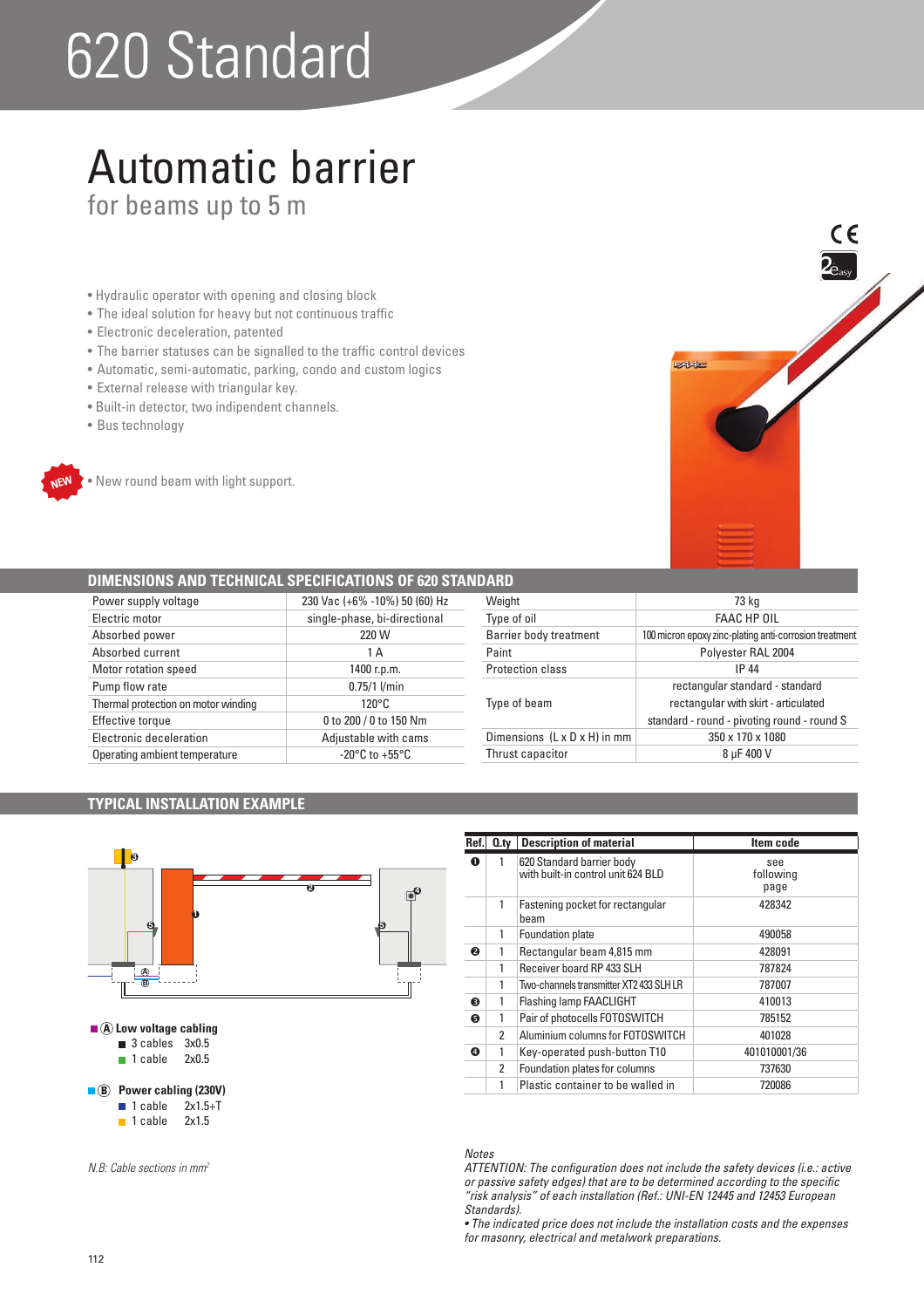

#### **620 STANDARD**

| <b>Model</b>                      | Use                |                    | Control           | Item code        |                        |
|-----------------------------------|--------------------|--------------------|-------------------|------------------|------------------------|
|                                   | Beam max.          | <b>Opening</b>     | Use               | unit             |                        |
|                                   | length(m)          | time (s)           | frequency $(\% )$ |                  |                        |
| 620 standard LH/RH                | 5,00               | 3.5(3m)<br>4.5(4m) | 70                | Built-in 624 BLD | See following<br>table |
| 620 standard<br>articulated LH/RH | 4,00 (articulated) | 3.5(3m)<br>4.5(4m) | 70                | Built-in 624 BLD | See following<br>table |

**The packages 620 standard include:** barrier body - for rectangular / round / pivoting round beam (620 STD) - for rectangular articulated beam (620 STD ART.), hydraulic drive transmission system complete with balancing spring, installation accessories, a triangular release key.

#### **ORDER CODES TABLE FOR 620 STANDARD BARRIERS**

| <b>Model</b> | <b>Beam profile</b>                                     | Beam length (mm)  | <b>LH version code</b> | <b>RH</b> version code |
|--------------|---------------------------------------------------------|-------------------|------------------------|------------------------|
|              |                                                         | 1,315 to 2,055    | 1046268                | 1046468                |
|              | 620                                                     | 2,065 to 2,555    | 1046208                | 1046408                |
|              | rectangular                                             | 2,565 to 3,055    | 1046278                | 1046478                |
|              | standard                                                | 3,065 to 3,815    | 1046288                | 1046488                |
|              |                                                         | 3,825 to 4,815    | 1046228                | 1046428                |
|              | 620<br>rectangular                                      | 1,815 to 2,805    | 1046208                | 1046408                |
|              |                                                         | 2,815 to 3,555    | 1046218                | 1046418                |
|              | standard with skirt                                     | 3,565 to 3,815    | 1046228                | 1046428                |
|              |                                                         | 3,825 to 4,815    | 1047508                | 1047518                |
|              |                                                         | 1,500 to 2,740    | 1046268                | 1046468                |
|              | 620                                                     | 2,750 to 3,240    | 1046208                | 1046408                |
|              | round                                                   | 3,250 to 4,000    | 1046278                | 1046478                |
|              |                                                         | 4,010 to 5,000    | 1046228                | 1046428                |
| 620 STD      |                                                         | 0 to 2,300 mm     | 1046268                | 1046468                |
|              |                                                         | 2,310 to 2,800 mm | 1046208                | 1046408                |
|              | 620<br><b>NEW</b><br>S round                            | 2,810 to 3,300 mm | 1046278                | 1046478                |
|              |                                                         | 3,310 to 3,800 mm | 1046288                | 1046488                |
|              |                                                         | 3,810 to 4,300 mm | 1046228                | 1046428                |
|              |                                                         | 4.310 to 5.000 mm | 1046228                | 1046128                |
|              | 620<br><b>NEW</b><br>S round<br>with skirt              | 0 to 2,300 mm     | 1046268                | 1046468                |
|              |                                                         | 2,310 to 2,800 mm | 1046208                | 1046408                |
|              |                                                         | 2,810 to 3,300 mm | 1046218                | 1046418                |
|              |                                                         | 3,310 to 3,800 mm | 1046228                | 1046428                |
|              |                                                         | 3,810 to 4,300 mm | 1047508                | 1047508                |
|              |                                                         | 4,310 to 5,000 mm | 1047508                | 1047518                |
|              | 620<br>pivoting round                                   | 1,500 to 2,240    | 1046268                | 1046468                |
|              |                                                         | 2,250 to 2,740    | 1046208                | 1046408                |
|              |                                                         | 2,750 to 3,000    | 1046278                | 1046478                |
|              |                                                         | 1,315 to 1,815    | 1047018                | 1047118                |
|              | 620 rectangular articulated<br>$A(*)$ = 815 to 1314 mm  | 1,825 to 2,815    | 1047028                | 1047128                |
| 620 STD      |                                                         | 2,825 to 3,815    | 1047038                | 1047138                |
| ARTICULATED  | 620 rectangular articulated                             | 1,825 to 2,815    | 1047038                | 1047138                |
|              | $A(*)$ = 1315 to 1814 mm                                | 2,825 to 3,815    | 1047048                | 1047148                |
|              | 620 rectangular articulated<br>$A(*) = 1815$ to 2075 mm | 1,825 to 2,815    | 1047048                | 1047148                |





**Built-in control board 624 BLD Technical specifications** 

#### **CONTROL UNITS SPECIFIC ACCESSORIES**



**Articulation kit - max. ceiling height 3 m (only for standard rectangular beams) Item code 428137**

#### **Notes**

. You can determine right or left barrier version, by looking at the barrier from the door side (see drawing at the side). The door usually faces the inside of the property.

IMPORTANT the rectangular beam has a profile in anti-impact rubber; for balancing reasons, "active" safety edges cannot be installed on the beam profile.

. IMPORTANT the beam fastening pocket is not included in the case and must be ordered separately. Consult "Specific accessories"

 $\bullet$  (\*) A = H - 1155 (mm) where H is the floor to ceiling height.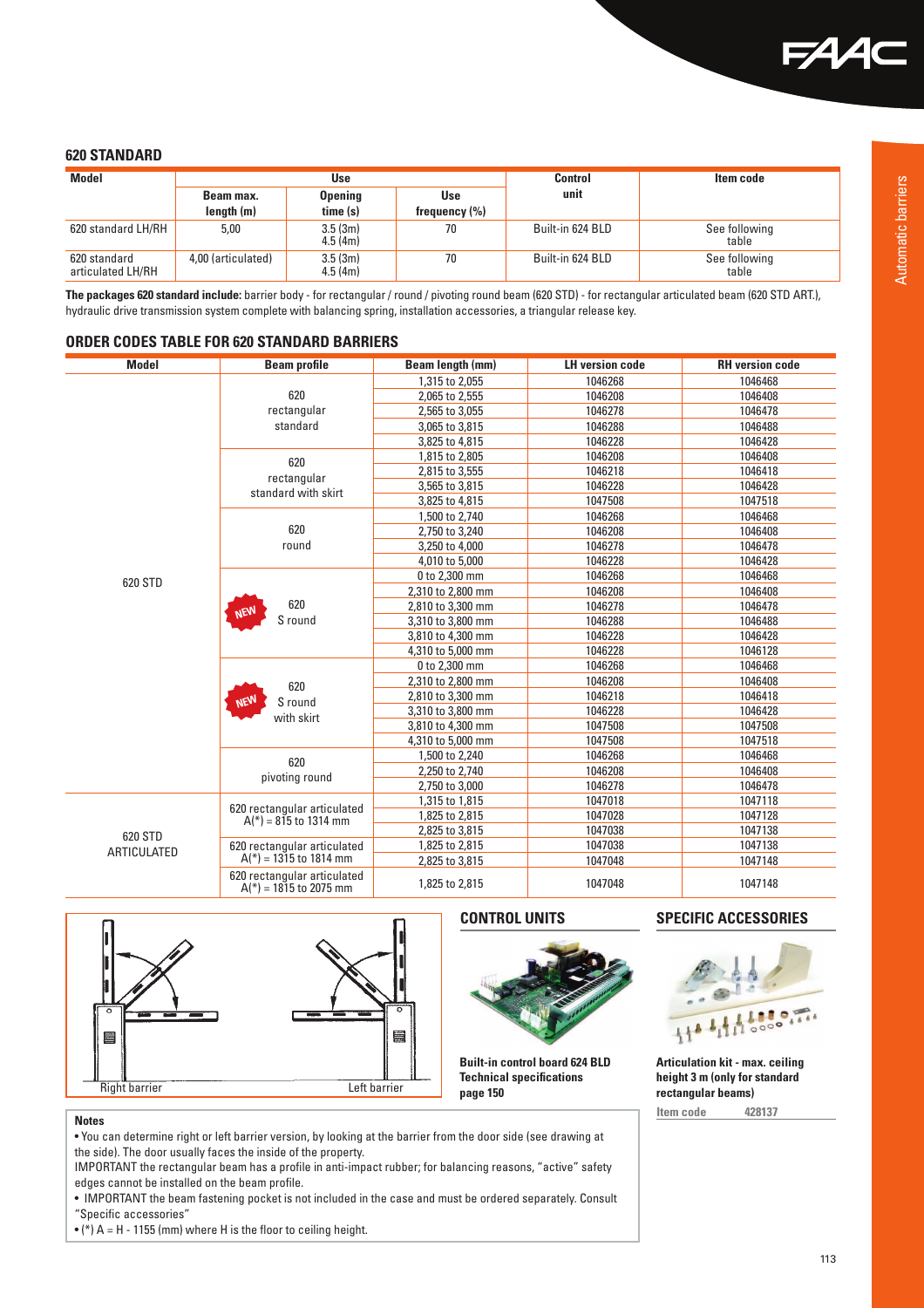## 620 Standard

#### **SPECIFIC ACCESSORIES**

**Length** 1.815 mm<br>**Item code** 428087

**Standard rectangular beams -** 

**Item code 428088 Length 2.815 mm Item code 428089**<br> **Length 3.815 m** 

**Item code 428090 Length** 4.815 mm<br>Item code 428091

**Item code**<br>**Length** 

**5 lengths:**

**Item code** 



**Length 2.315 mm**

**Length 3.815 mm**



#### **Round beams (while stocks last) Pivoting round beams**

| Length               | $2.500$ mm |  |
|----------------------|------------|--|
| Item code            | 428078     |  |
| Length               | 3.000 mm   |  |
| Item code            | 428075     |  |
| Length               | 4.000 mm   |  |
| Item code            | 428079     |  |
| Length               | $5.000$ mm |  |
| (solo 620 stdandard) |            |  |
| Item code            | 428149     |  |
|                      |            |  |



| Length    | $2.500$ mm |
|-----------|------------|
| Item code | 428175     |
| Length    | $3.000$ mm |
| Item code | 428176     |



**Fastening pocket for rectangular, round and pivoting round beams**

| Round beams (while stocks last) |  |  |  |
|---------------------------------|--|--|--|
|                                 |  |  |  |
| (INOX) Pivoting round beams     |  |  |  |
|                                 |  |  |  |
|                                 |  |  |  |





**End foot for rectangular beams (\*\*)**

**Item code 428215**

**Item code 722633 Support fork for beams**

**Skirt kit (only for standard rectangular beams) Length** 2.000 mm<br>Item code 4282431 **Item code Length 3.000 mm**

**Item code 4282441**



**Code from 424641 to 424676 Release lock with customised key from no. 1 to no. 36**



**Fork support plate** Foundation plate

**Item code 737621 Item code 490058**





**Additional triangular release key (10 pcs package)**

**Item code 713002**



**Break out sensor for pivoting round beams**

**Item code 390828**

### **ACCESSORIES FOR SPECIFIC USES**



**Anti-vandal valve (\*)** It protects the hydraulic system if the beam is forced

**Item code 401066 Item code 401051**



**Anti-panic unit (\*)** For manual opening of the beam in the event of a power cut

#### **Notes**

 $\bullet$  (\*) The anti-panic unit and the anti-vandal valve cannot coexist on the same barrier.

 $\bullet$  (\*\*) For correct balancing, installing a foot on a beam and on a beam with skirt, entails selecting a barrier housing for beam lengths of over 0.5 m.